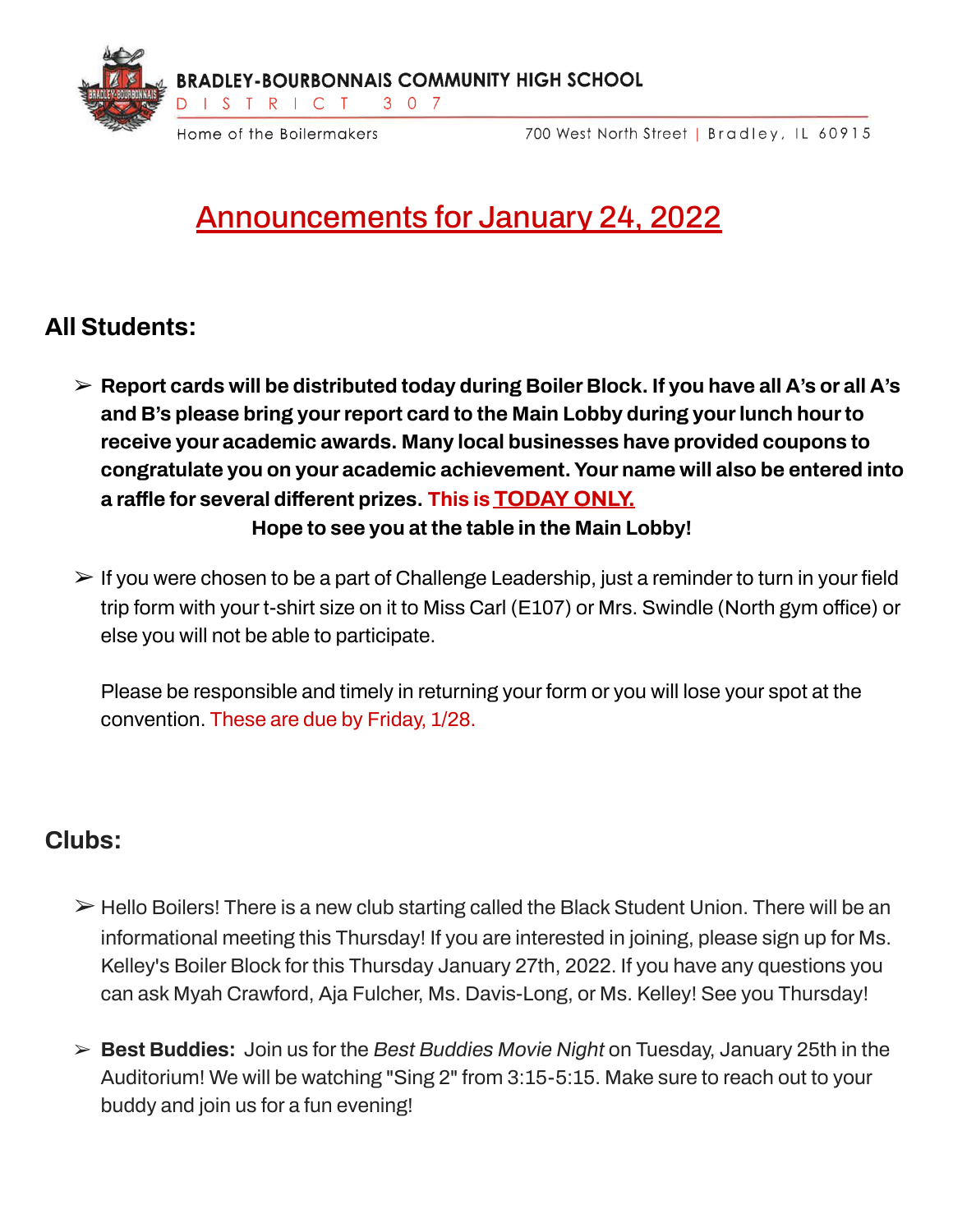➢ **National Honor Society:** On Thursday 1/27 we will have a meeting before school at 7:40am or after school at 3:05pm in the North Cafeteria. If you are an NHS member, plan to attend one of these meetings. We will be discussing the upcoming blood drive and volunteer opportunities.

## **Seniors:**

**Juniors:**

**Sophomores:**

**Freshman:**

## **Counseling Office:**

### **New scholarships are being posted weekly. Keep an eye on the website for updates.**

- ➢Any students interested in learning more about the *Marines* should stop by the main lobby during lunch hours on Tuesday, January 25th to talk to the recruiter.
- $\triangleright$  Any students interested in learning more about the **Navy** can visit the main lobby during lunch hours on Thursday, January 27th to speak to a recruiter.

## **Athletics:**

➢ **Boys Tennis:** An informational meeting for ALL Boys interested in playing Tennis this Spring will take place Thursday, January 27th immediately after school in the Boiler room. Important dates will be discussed...if you plan on trying out, please make sure to attend.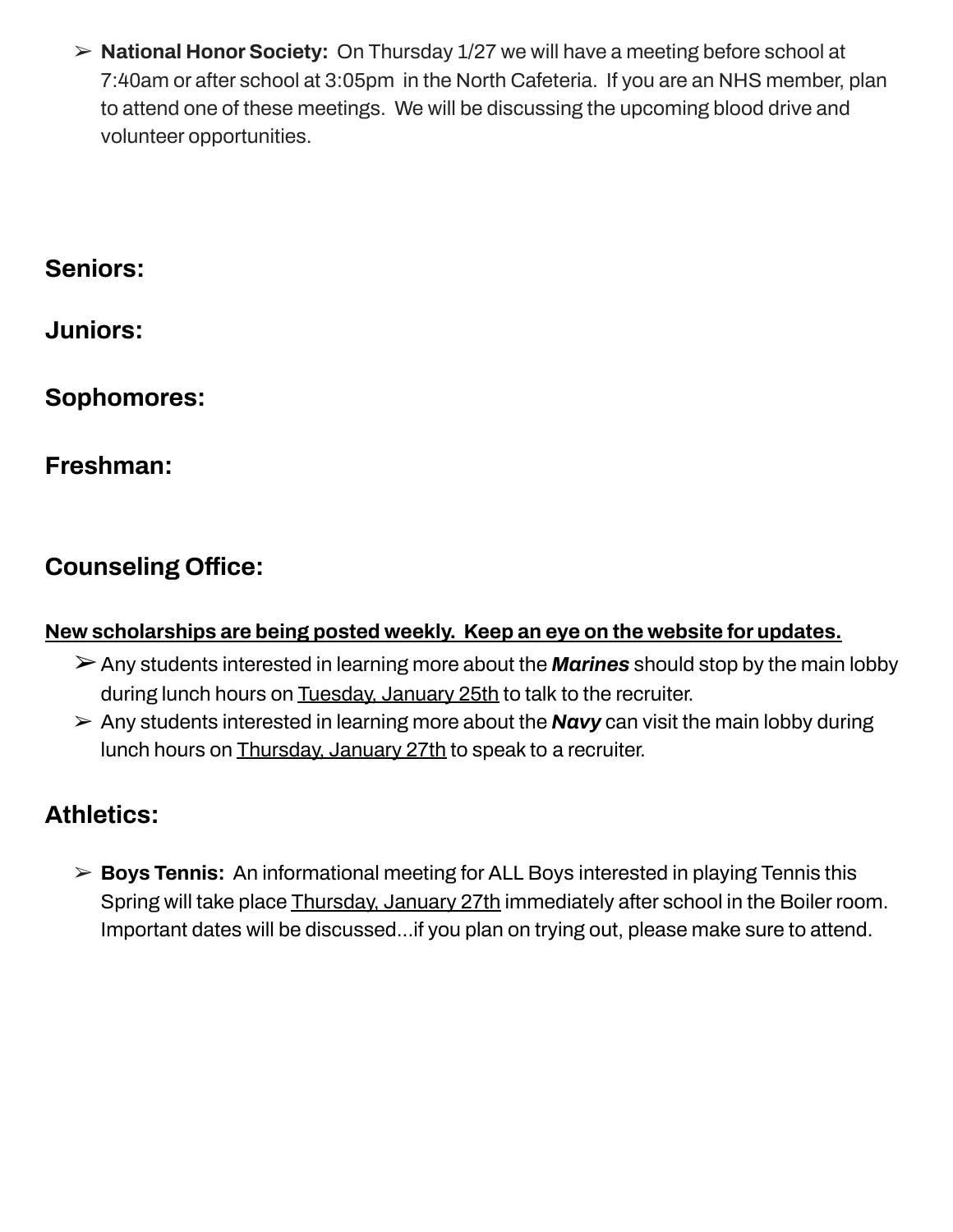

**Athletics Weekly Schedule**



## **Non-School Sponsored:**

FCA will start meeting again every other Monday night in the library at 7:00 PM. You can find more details on Instagram @bbchs.fca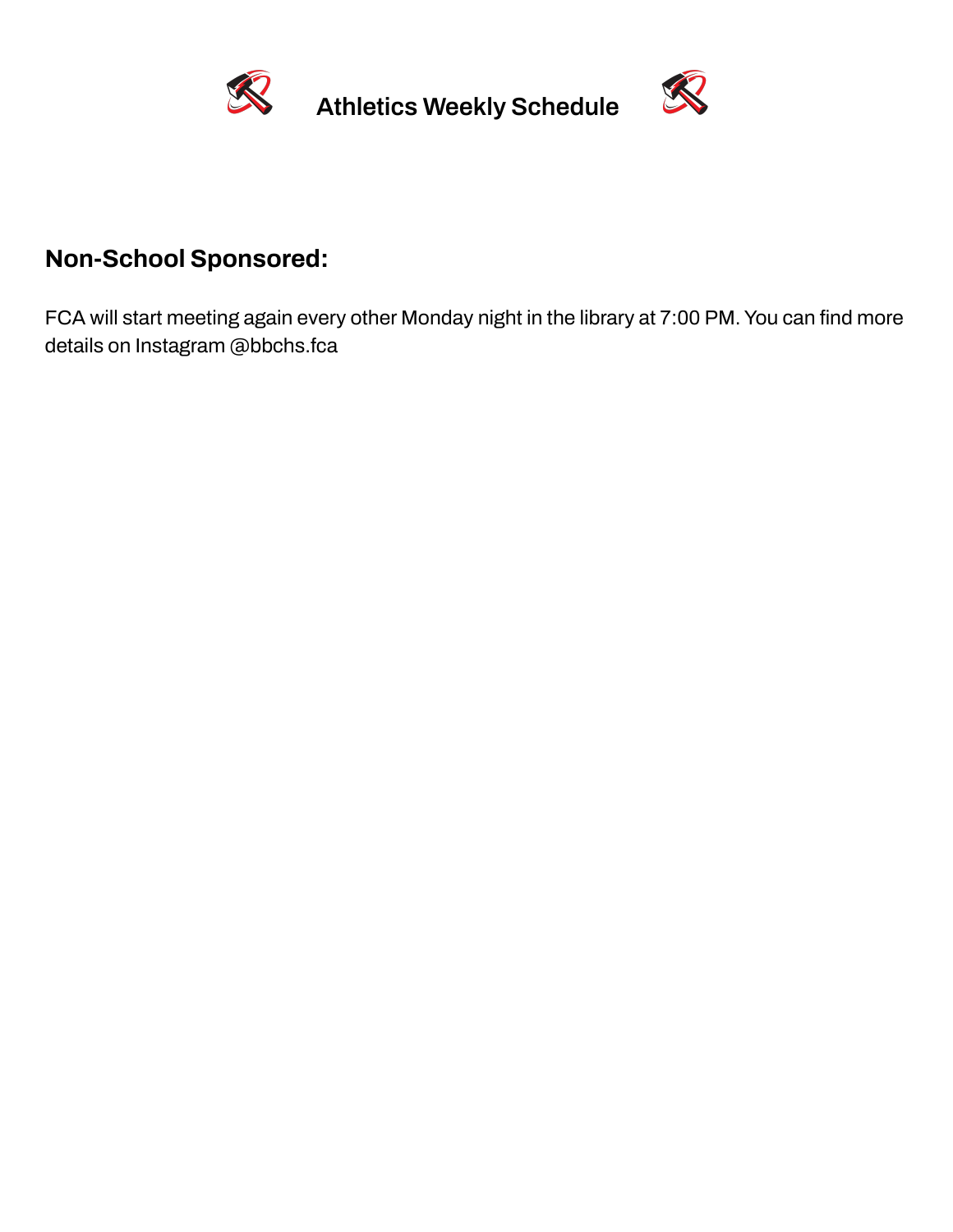

Announcements for January 24, 2022

#### **All Students:**

- ➢ **Los boletos de calificaciones se distribuirán hoy durante Boiler Block. Si tiene todas A o todas A y B, traiga su boleta de calificaciones al vestíbulo principal durante la hora del almuerzo para recibir sus premios académicos. Muchas empresas locales han proporcionado cupones para felicitarlo por sus logros académicos. Su nombre también entrará en una rifa de varios premios diferentes. Esto es SOLO HOY. ¡Esperemos verlos en la mesa del vestíbulo principal!**
- ➢ Si fue elegido para ser parte de Challenge Leadership, solo un recordatorio para entregar su formulario de viaje de campo con el tamaño de su camiseta a Miss Carl (E107) o Mrs. Swindle (oficina del gimnasio North) o de lo contrario no lo hará. poder participar.
- ➢ Sea responsable y puntual al devolver su formulario o perderá su lugar en la convención. Estos son para el viernes, 1/28.

#### **Clubs:**

- ➢ Best Buddies: ¡Únase a nosotros para la noche de película Best Buddies el martes 25 de enero en el Auditorio! Estaremos viendo "Sing 2" de 3:15 a 5:15. ¡Asegúrate de comunicarte con tu amigo y unirte a nosotros para una noche divertida!
- ➢ Sociedad Nacional de Honor: El jueves 27 de enero tendremos una reunión antes de la escuela a las 7:40 a. m. o después de la escuela a las 3:05 p. m. en la cafetería del norte. Si es miembro del NHS, planee asistir a una de estas reuniones. Hablaremos sobre las próximas campañas de donación de sangre y oportunidades de voluntariado.